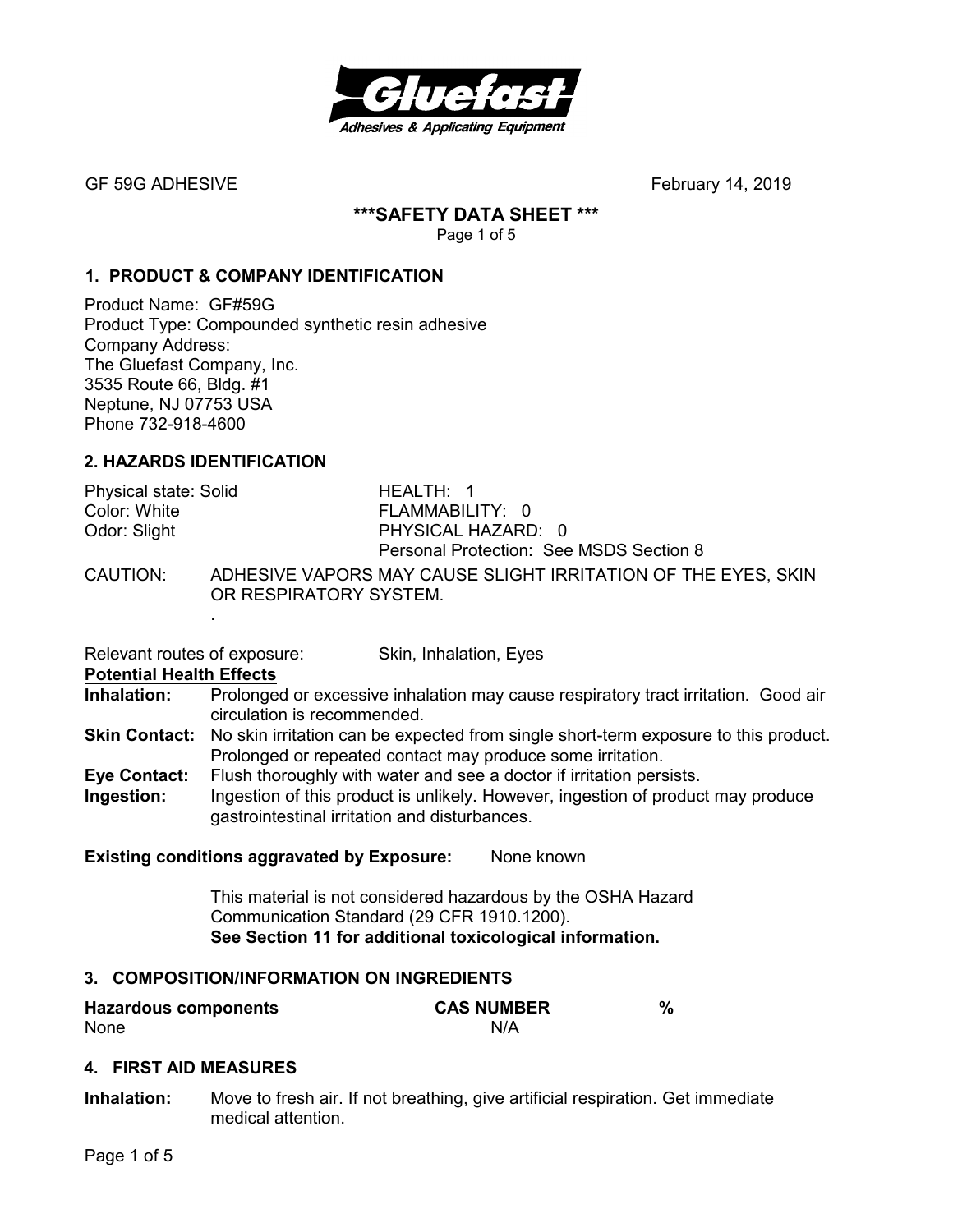

# **\*\*\*SAFETY DATA SHEET \*\*\***

Page 2 of 5

| <b>Skin contact:</b> | Immediately wash skin thoroughly with soap and water. Remove contaminated<br>clothing and footwear. Get immediate medical attention.                                |
|----------------------|---------------------------------------------------------------------------------------------------------------------------------------------------------------------|
| Eye contact:         | Rinse immediately with plenty of water, also under the eyelids, for at least 15<br>minutes. Get immediate medical attention.                                        |
| Ingestion:           | DO NOT induce vomiting unless directed to do so by medical personnel.<br>Never give anything by mouth to an unconscious person. Get immediate<br>medical attention. |

#### **5. FIRE FIGHTING MEASURES**

| Flash point:                               | $>100 C$ ( $>212.6 F$ )                                                                                                                  |
|--------------------------------------------|------------------------------------------------------------------------------------------------------------------------------------------|
| Auto ignition temperature:                 | Not determined                                                                                                                           |
| <b>Flammable/Explosive limits - lower:</b> | Not determined                                                                                                                           |
| Flammable/Explosive limits - upper:        | Not determined                                                                                                                           |
| <b>Extinguishing media:</b>                | Water spray (fog), foam, dry chemical or carbon dioxide.                                                                                 |
| Special firefighting procedures:           | Fire fighters should wear positive pressure self-contained<br>breathing apparatus (SCBA). Wear full protective clothing.                 |
| Unusual fire or explosion hazards:         | This product is an aqueous mixture which will not burn. If<br>evaporated to dryness, the solid residue may pose a slight<br>fire hazard. |
| <b>Hazardous combustion products:</b>      | Oxides of carbon.                                                                                                                        |

# **6. ACCIDENTAL RELEASE MEASURES**

Use personal protection recommended in Section 8, isolate the hazard area and deny entry to unnecessary and unprotected personnel.

| <b>Environmental precautions:</b> | Prevent further leakage or spillage if safe to do so. Do not allow<br>material to contaminate ground water system. Do not allow<br>product to enter sewer or waterways.                                     |
|-----------------------------------|-------------------------------------------------------------------------------------------------------------------------------------------------------------------------------------------------------------|
| <b>Clean-up methods:</b>          | Keep unnecessary personnel away. Ensure adequate ventilation.<br>Wear appropriate protective equipment and clothing during clean-<br>up. Dispose of contaminated material as waste according to item<br>13. |
| 7. HANDLING AND STORAGE           |                                                                                                                                                                                                             |
| Handling:                         | Avoid contact with eyes, skin and clothing. Wash thoroughly after<br>handling.                                                                                                                              |
| Storage:                          | For safe storage, store above 0 °C (32°F). Keep from freezing.                                                                                                                                              |

**For Information on product shelf life, please review the Technical Data Sheet.**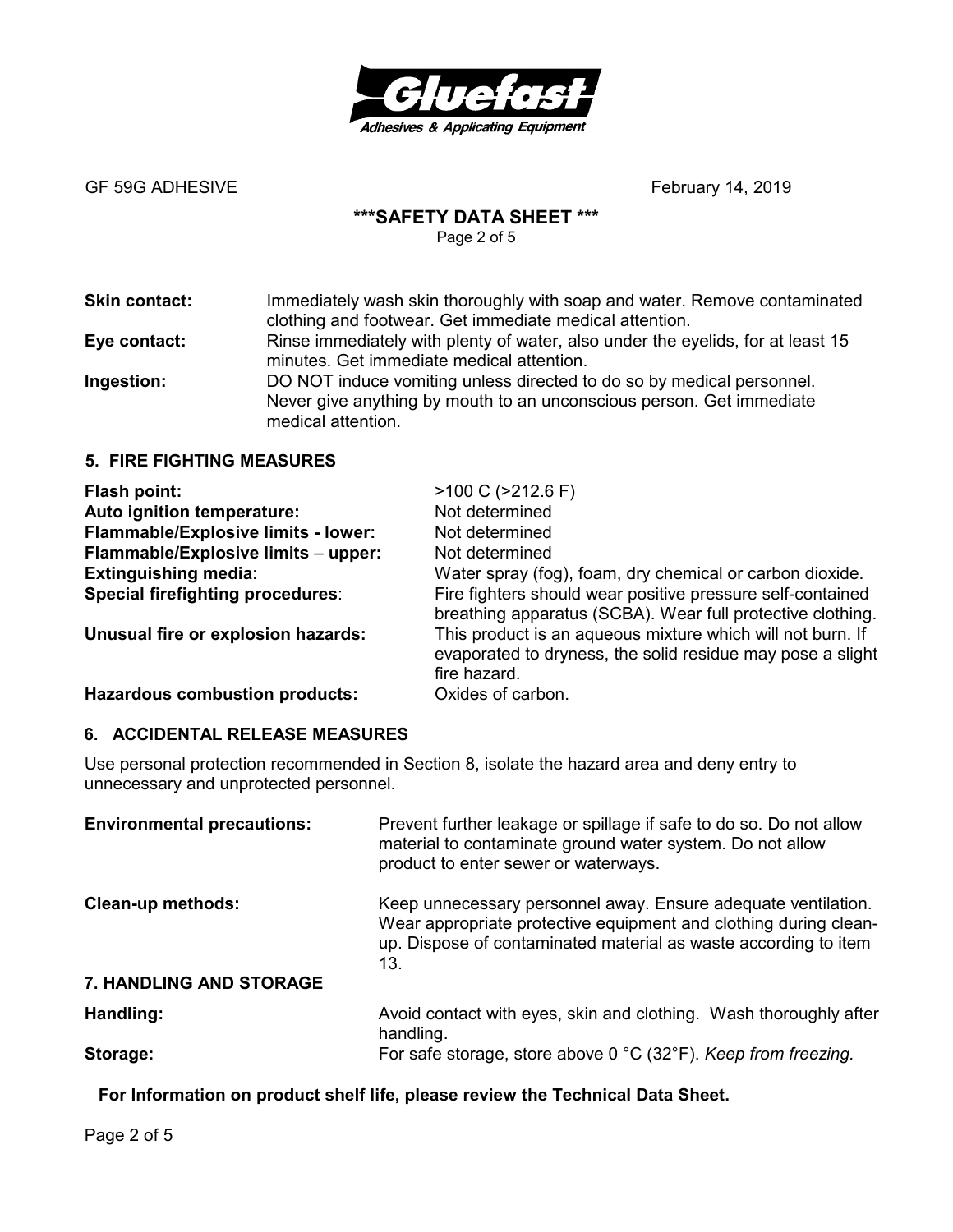

# **\*\*\*SAFETY DATA SHEET \*\*\***

Page 3 of 5

# **8. EXPOSURE CONTROLS/PERSONAL PROTECTION**

Employers should complete an assessment of all workplaces to determine the need for, and selection of, proper exposure controls and protective equipment for each task performed.

| <b>Hazardous components</b> | <b>ACGIH TLV</b> |      | OSHA PEL  AIHA WEEL  OTHER |      |
|-----------------------------|------------------|------|----------------------------|------|
| <b>None</b>                 | None             | None | None                       | None |

| <b>Engineering controls:</b>   | Work should be done in an adequately ventilated area (i.e., ventilation<br>sufficient to maintain concentrations below one half of the PEL and<br>other relevant standards). Local exhaust ventilation is recommended<br>when general ventilation is not sufficient to control airborne<br>contamination. |
|--------------------------------|-----------------------------------------------------------------------------------------------------------------------------------------------------------------------------------------------------------------------------------------------------------------------------------------------------------|
| <b>Respiratory protection:</b> | Use NIOSH approved respirator if there is potential to exceed exposure<br>limit(s). Observe OSHA regulations for respiratory use (29 CFR)<br>1910.134).                                                                                                                                                   |
| <b>Eyeface protection:</b>     | Safety goggles or safety glasses with side shields. Full face protection<br>should be used if the potential for splashing or spraying of product<br>exists.                                                                                                                                               |
| <b>Skin protection:</b>        | Use impermeable gloves and protective clothing as necessary to<br>prevent skin contact. Wear suitable protective clothing.                                                                                                                                                                                |

#### **9. PHYSICAL AND CHEMICAL PROPERTIES**

| <b>Physical state:</b>                                  | Liquid                                        |  |
|---------------------------------------------------------|-----------------------------------------------|--|
| Color:                                                  | White                                         |  |
| Odor:                                                   | Slight                                        |  |
| <b>Odor threshold:</b>                                  | <b>Not available</b>                          |  |
| pH:                                                     | 4.5                                           |  |
| Vapor pressure:                                         | 17.5 mbar (20 $^{\circ}$ C (68 $^{\circ}$ F)) |  |
| <b>Boiling point/range:</b>                             | $> 100 °C$ ( $> 212 °F$ )                     |  |
| Melting point/ range:                                   | 0 °C (32°F) (Freezing point)                  |  |
| Specific gravity:                                       | 1.1                                           |  |
| Vapor density:                                          | Heavier than air.                             |  |
| <b>Flash point:</b>                                     | $>$ 100 °C ( $>$ 212°F)                       |  |
| Flammable/Explosive limits - lower: Not determined      |                                               |  |
| Flammable/Explosive limits - upper: Not determined      |                                               |  |
| <b>Autoignition temperature:</b>                        | Not determined                                |  |
| <b>Evaporation rate:</b>                                | Same as water.                                |  |
| <b>Solubility in water:</b>                             | Miscible                                      |  |
| Partition coefficient (n-octanol/water): Not determined |                                               |  |
| <b>VOC content:</b>                                     | <b>Essentially Zero</b>                       |  |

Page 3 of 5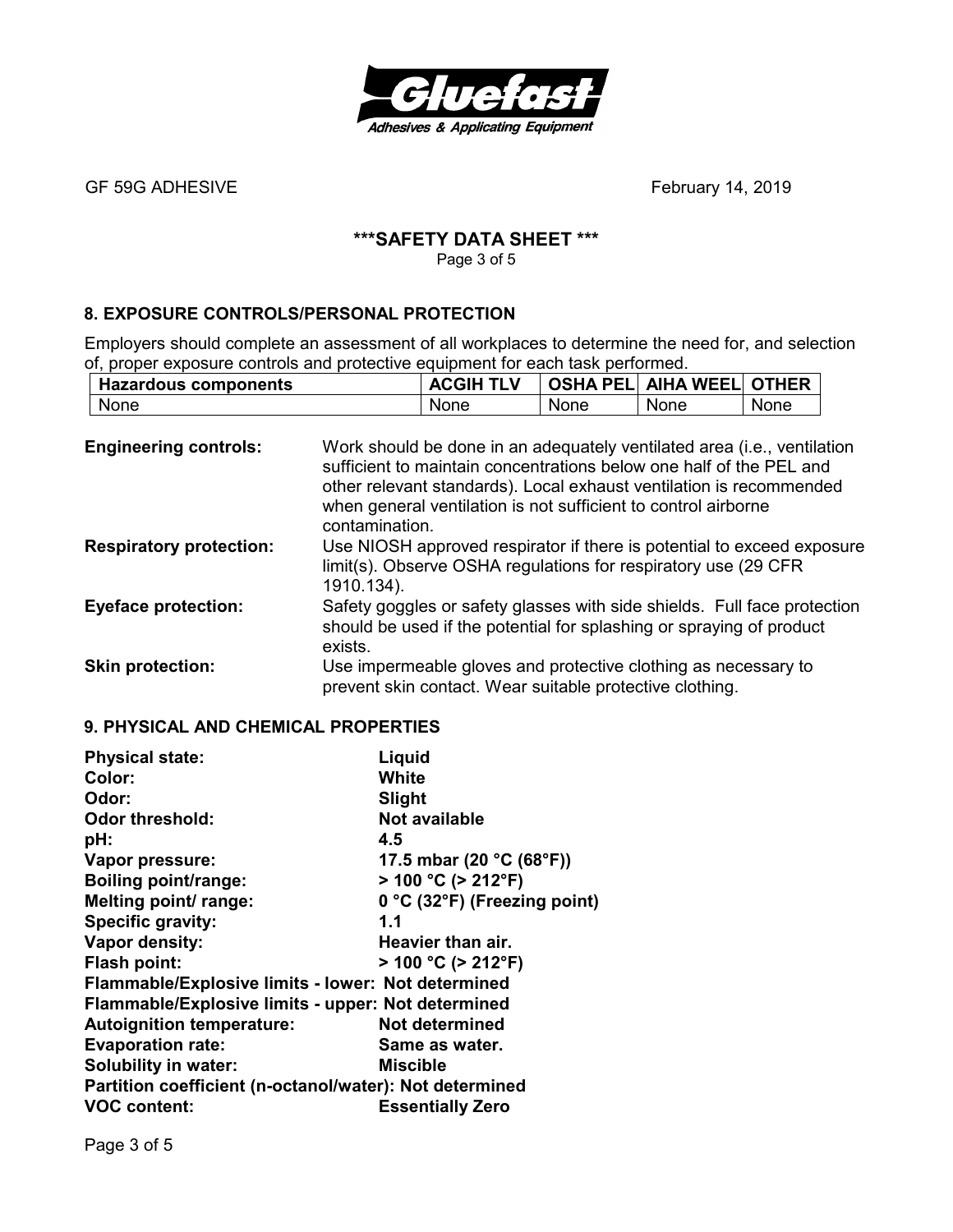

# **\*\*\*SAFETY DATA SHEET \*\*\***

Page 4 of 5

#### **10. STABILITY AND REACTIVITY**

| Stability                        | Stable under normal conditions of storage & use.                |
|----------------------------------|-----------------------------------------------------------------|
| Hazardous reactions:             | Will not occur.                                                 |
| Hazardous decomposition products | Oxides of carbon                                                |
|                                  |                                                                 |
| Incompatible materials:          | Contact with water reactive materials (such as oleum) can cause |
|                                  | exothermic reactions.                                           |
| Conditions to avoid:             | Do not freeze.                                                  |

#### **11. TOXICOLOGICAL INFORMATION**

| <b>Hazardous components</b> |             | NTB Carcinogen   IARC Carcinogen               | <b>OSHA Carcinogen</b><br>(Specifically Regulated) |
|-----------------------------|-------------|------------------------------------------------|----------------------------------------------------|
| None                        | <b>None</b> | None                                           | None                                               |
|                             |             |                                                |                                                    |
| <b>Hazardous components</b> |             | <b>Health Effects/</b><br><b>Target Organs</b> |                                                    |
| None                        |             | None                                           |                                                    |

#### **12. ECOLOGICAL INFORMATION**

Ecological information: Not available

# **13. DISPOSAL CONSIDERATIONS**

| Information provided is for unused product only. |                                                                                                                                                                         |  |
|--------------------------------------------------|-------------------------------------------------------------------------------------------------------------------------------------------------------------------------|--|
| Recommended method of disposal:                  | Legal disposition of wastes is the responsibility of the<br>owner/generator of the waste. Applicable federal, state<br>and/or local regulations must be followed during |  |
|                                                  | treatment, storage, or disposal of waste containing this<br>product.                                                                                                    |  |
| Hazardous waste number:                          | Not a RCRA hazardous waste.                                                                                                                                             |  |

#### **14. TRANSPORT INFORMATION**

| U.S. Department of Transportation Ground (49 CFR) |                                       |
|---------------------------------------------------|---------------------------------------|
| Proper shipping name:                             | G59GGL, GF59GPL, GF59GDR              |
| Hazard class or division:                         | <b>None</b>                           |
| Identification number:                            | <b>None</b>                           |
|                                                   |                                       |
| Packing group:                                    | Carton, 5-gallon pail, 55 gallon drum |

Product is not regulated, non hazardous and not restricted for transport by air or water